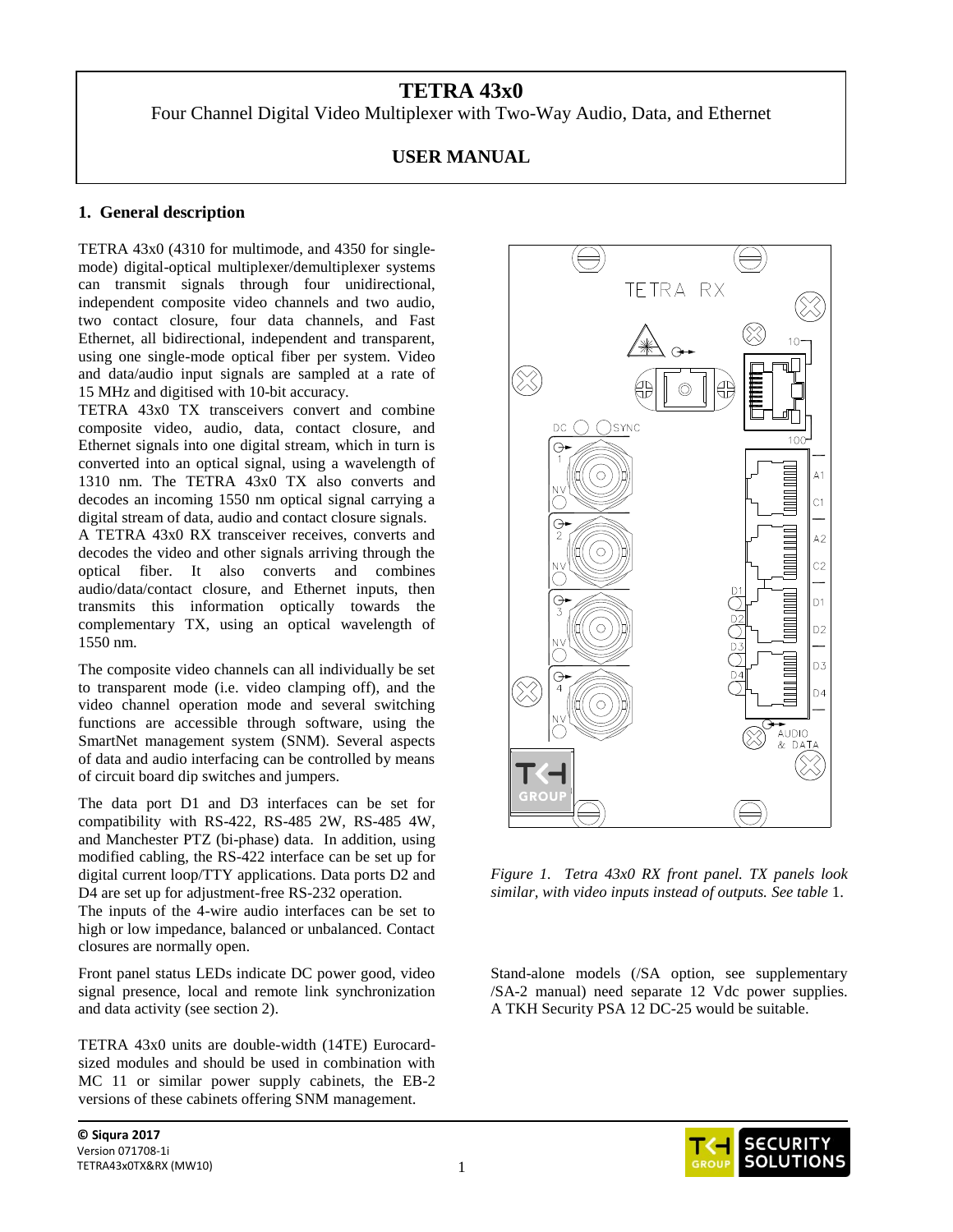## **2. Indications and connectors**

Table 1 lists the front panel features of TETRA 43x0 modules (refer to figure 1). Connector pin assignments are detailed in section 6.

| TETRA 43x0 TX                             |                                         |  |  |  |
|-------------------------------------------|-----------------------------------------|--|--|--|
| $\bigoplus$ (SC/UPC connector)            | Optical video/data out, optical         |  |  |  |
|                                           | data in                                 |  |  |  |
| $\bigoplus$ (BNC connector) 1-8           | Composite video in                      |  |  |  |
| <b>TETRA 43x0 RX</b>                      |                                         |  |  |  |
| $\bigoplus$ (SC/UPC connector)            | Optical video/data in,                  |  |  |  |
|                                           | optical data out                        |  |  |  |
| $\bigoplus$ (BNC connector) 1-8           | Composite video out                     |  |  |  |
| <b>TETRA 43x0 TX and RX</b>               |                                         |  |  |  |
| $\langle \rangle$ (4x)                    | Front panel screws                      |  |  |  |
| AUDIO&DATA (modular front panel sockets): |                                         |  |  |  |
| A1/CC1                                    | audio 1, contact closure 1              |  |  |  |
| A2/CC2                                    | audio 2, contact closure 2              |  |  |  |
| D1/D2                                     | RS-485 (422)/ RS-232                    |  |  |  |
| D3/D4                                     | RS-485 (422)/ RS-232                    |  |  |  |
| <b>Status indicator LEDs</b>              |                                         |  |  |  |
| <b>SYNC</b><br>$(\text{red})$             | No sync from optical in,                |  |  |  |
|                                           | or no internal sync                     |  |  |  |
| (orange)                                  | No sync @ remote opt. in                |  |  |  |
| (green)                                   | All sync OK                             |  |  |  |
| $DC$ (green)                              | DC power OK                             |  |  |  |
| N V<br>(red)                              | TX: no video in                         |  |  |  |
|                                           | RX: no video out                        |  |  |  |
|                                           | Note: They will always be OFF           |  |  |  |
|                                           | when the transmit input clamp is        |  |  |  |
|                                           | disabled.                               |  |  |  |
| *D1 S422/485/Manchester                   | If the data input is a steady logical   |  |  |  |
| (red/green)                               | "1", or if there is data activity, the  |  |  |  |
| <b>D2</b> RS232<br>(red/green)            | LED will be ON. The LED colour          |  |  |  |
| *D3 R4224/85/Manchester                   | will follow the data, $Red = 0$ /false, |  |  |  |
| (red/green)                               | and Green $= 1/T$ rue                   |  |  |  |
| <b>D4</b> RS232<br>(red/green)            |                                         |  |  |  |
| 10 (on Ethernet Port,                     | ON with LINK at 10 Mbps, Blinks         |  |  |  |
| Amber)                                    | with Activity                           |  |  |  |
| 100 (on Ethernet Port,                    | ON with LINK at 100 Mbps, Blinks        |  |  |  |
| Green)                                    | with Activity                           |  |  |  |

#### *Table 1. TETRA 43x0 front panel features*

*\* If the D1 or D3 LED indicates steady Green when the input is connected but no signal is being transmitted, either the leads are reversed or, if not, the input bias (BR) should be enabled.*

### **3. Configuration**

To access the internal set-up switches for the audio, data, and Ethernet circuits, remove the four screws on the front panel as indicated in figure 3, below, and slide out the circuit card assemblies.

*Contact Closures* There is no set-up required for Contact Closure operation. Refer to fig. 4 for hook-up. At the input, connect the input contacts between CC IN and GND. When this connection is made at the input, the CC OUT A and CC OUT B outputs at the far end are connected together. If SYNC is lost, the contacts open.



*Figure 2. Location of configuration jumpers on the Data/Audio/Ethernet Circuit Card. To access, see "Configuration", and figure 3.*



*Figure 3. Access to internal configuration switches and jumpers*

*Data interface selection*: The four position D1/D3 SEL dip switch (S4) settings determine whether the D1 and D3 data ports operate in RS-422, RS-485 4W, RS-485 2W, or Manchester (Bi-phase) mode, per table 2. In addition, properly setting the Four position LINE BIAS, CONFIGURATION, AND TERMINATION dip switches is essential for proper operation. See figure 2, table 3, and the *R-S422, R-S485, and Manchester Line Bias, Configuration, and Termination* section.

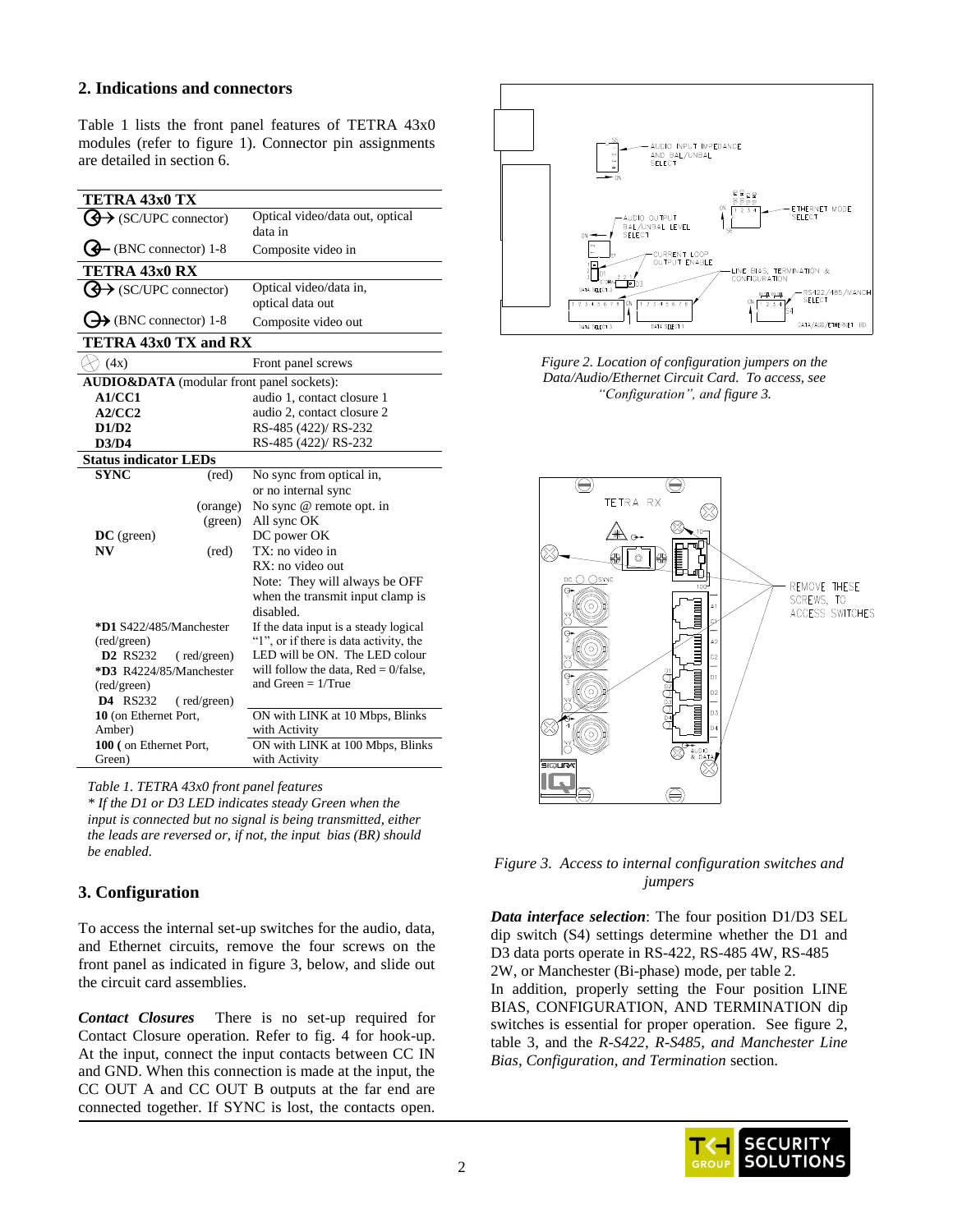| <b>Interface</b> | port D1 |     | port D <sub>3</sub> |     |  |
|------------------|---------|-----|---------------------|-----|--|
| type             |         |     |                     |     |  |
| $RS-422$         | OΝ      | OFF | ON                  | OFF |  |
| RS-485 4W        | OFF     | OΝ  | OFF                 | OΝ  |  |
| RS-485 2W        | OFF     | OFF | OFF                 | OFF |  |
| Manchester       | ON      | OΝ  | ON                  | OΝ  |  |

| Table 2. Selecting D1 and D3 interface types using the |
|--------------------------------------------------------|
| D1/D3 SEL dip-switch, S4                               |
| Note: The Factory Default Setting is RS-485 4W         |

*Current loop output:* (Select RS-422 for current loop operation). The output impedance of ports D1 and/or D3 can be made suitable for digital 20 mA current loop/TTY applications by pulling a 2-pin jumper (pins 2-3) from the board, thus inserting a resistor in the non-inverting data output line (in order not to lose it, the jumper may safely be parked on pins 1-2). See fig. 2 for the location of the D1 and D3 Current Loop Output jumpers.

*Current loop I/O should use only non-inverting lines and signal ground (as in figure 3); input signalling on A/GND needs >4V.*



*Figure 3. Current loop connections (port D1 and D3). The "B" leads should not be connected.*

*RS-422, RS-485, and Manchester Line Bias, Configuration, and Termination:* In addition to selecting the data interface type, the two Four position dip-switches (see fig. 2) marked "DATA SELECT 1" and "DATA SELECT 3", must be set as prescribed for proper operation. Refer to table 3.

| Four Position Data Select Dip-Switches for D1 and D3 |        |        |    |    |           |           |           |           |
|------------------------------------------------------|--------|--------|----|----|-----------|-----------|-----------|-----------|
|                                                      |        |        |    |    |           | 6         |           |           |
| RS-485<br>4W                                         | т      | т      | ON | ON | <b>BR</b> | <b>BR</b> | <b>BD</b> | <b>BD</b> |
| RS-485<br>2W                                         | т      | т      | ON | ON | BR.       | <b>BR</b> | OF<br>F   | OF<br>F   |
| $RS-422$                                             | O<br>N | O<br>N | ON | ON | <b>BR</b> | <b>BR</b> | OF<br>F   | OF<br>F   |
| Mancheste                                            | Ω      | Ω      | OF | OF | OF        | ΟF        | OF        | OF        |
|                                                      | N      | N      | F  | F  | F         | F         | F         |           |

*Table 3. Data I/O Configuration, Termination, and Biasing for ports D1 and D3. See text for the definition of "T", "BR", and "BD".*

**Note: The Factory Default Setting is All switches ON (RS485 4W, Terminated and Biased)**

*RS485 Termination (T):* Switch positions 1 and 2 operate in tandem. When both switches are in the OFF

position, the RS-485 input is unterminated. When both are set in the ON position, the differential input is terminated with 120 ohms resistance.

For RS-485 installations, there might be anywhere from 2 to 32 RS-485 devices attached to the differential bus. Normally, the devices at the two extremes of the bus are terminated, whereas intermediate devices are not.

*Input Configuration:* Switch positions 3 and 4 select AC (OFF) or DC (ON) input coupling. RS-422 and RS-485 inputs are always DC coupled and Manchester inputs are always AC coupled.

*RS-485 2W and 4W Line Receiver Input Bias (BR):* Switch positions 5 and 6, when ON, connect 390 ohm bias resistors on the A and B inputs. The A input is biased towards  $(+V)$  and the B input is biased towards (-V). This bias ensures that the input line receiver interprets the state of the differential bus as a logical "zero" while all the drivers attached to the differential bus are in a Hi-Z state. There must be at least one device on the differential bus with the Line Receiver Input Bias (BR) enabled. Typically, BR is enabled along with the termination at one end (only) of the bus. However, if other devices occupy the end positions on the bus, and are terminated, it needs to be ensured that there is adequate bias on the bus for proper operation. Sometimes other devices provide bias. If not, enable BR on one of the TETRA 43x0 units on the bus. To determine if adequate bias is present, while there is no data activity on the bus (disable the master unit if required) attach the (+) lead of a VOM to the "A" lead of the bus and connect the (-) lead to the "B" lead of the bus and take a voltage measurement. For optimum operation, the reading should be at least +200 mV. If it is less, and there are operation problems, enable BR by setting switches 5 and 6 in the ON position on at least one TETRA 43x0 connected to the bus.

*RS-485 4W Line Driver Output Bias (BD):* Switch positions 7 and 8, when ON, connect 390 ohm bias resistors on the A and B outputs. The A output is biased towards (+V) and the B output is biased towards (-V). This bias ensures that the input line receivers in other RS-485 4W devices connected to the bus interpret voltage level on the bus as a logical "zero" while the TETRA 43x0 RS-485 4W output is in the Hi-Z state. Sometimes other devices provide this bias. If not, enable BD on one of the TETRA 43x0 units on the bus by setting switches 7 and 8 in the ON position. To determine if adequate bias is present, while there is no data activity on the bus (disable the master unit if required), attach the (+) lead of a VOM to the "A" lead of the bus and connect the (-) lead to the "B" lead of the bus and take a voltage measurement. For optimum operation, the reading should be at least +200 mV. If it is less, and there are operation problems, enable BD on at least one TETRA 43x0 connected to the bus.

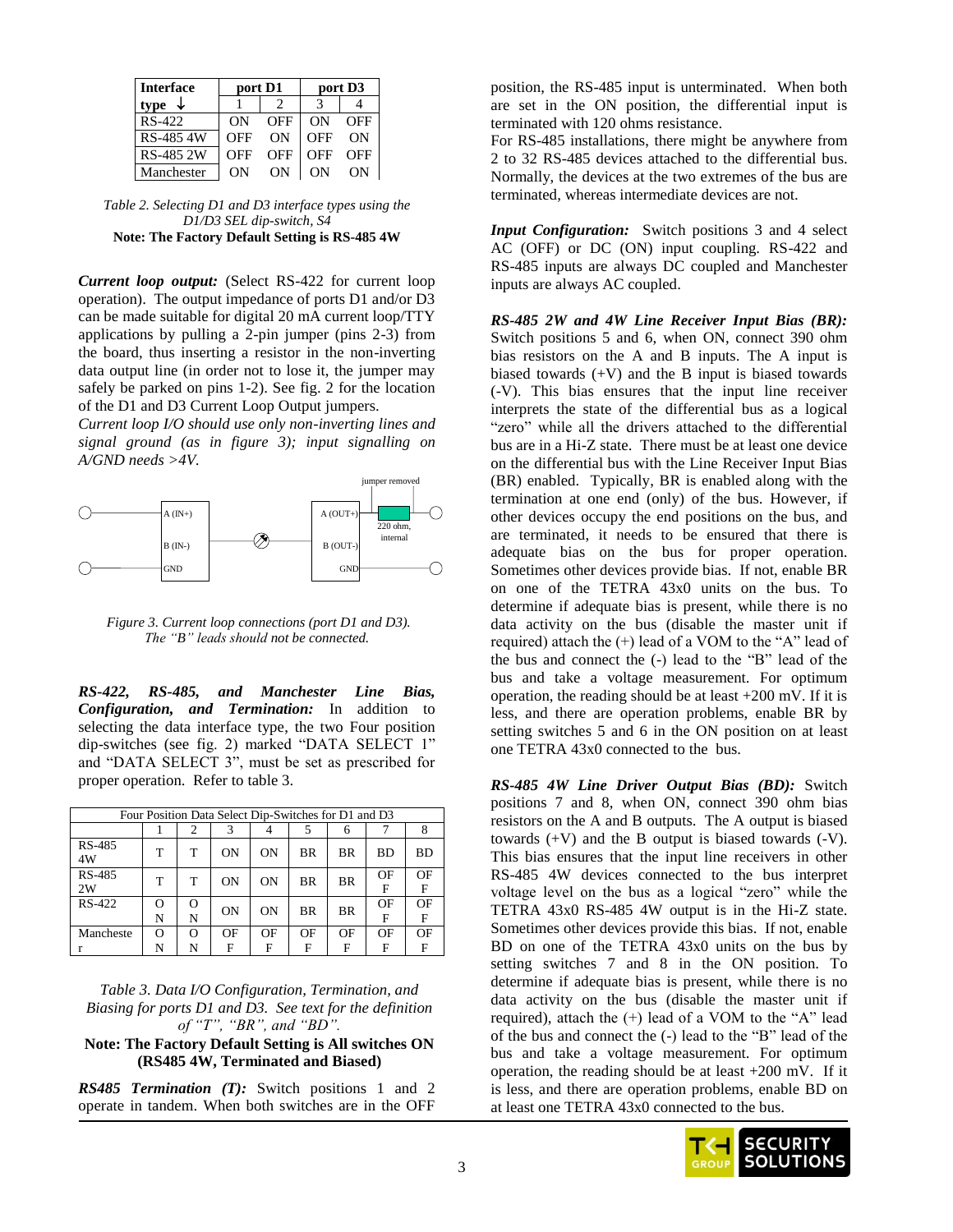*Ethernet Mode Select:* The default settings for Ethernet operation (all switches OFF) enables automatic speed and half duplex/full duplex negotiation. However, the Ethernet Mode Select dip-switch can be used to force the Ethernet port into one particular mode by setting the appropriate switch ON (set ONLY one on), either 100 Mbps full duplex (1), 100 Mbps half duplex (2), 10 Mbps full duplex (3) or, 10 Mbps half duplex (4).

*Audio Switch Settings:* Refer to table 4 and figure 2.

*Input impedance Select***:** The audio input impedance for each channel can be chosen to be  $600 \Omega$  or Hi-Z (high impedance) via S5, switch positions 1 and 2.

*Input Balanced or Unbalanced Select:* Each audio input can accept either balanced or unbalanced audio signals. Balanced or Unbalanced may be selected via S5, positions 3 and 4. The connections for each are the same. In Balanced mode the coaxial cable shield, which connects to Audio IN (-), is grounded.

| <b>AUDIO</b>           |                 | Audio Channel  |            |            | Audio Channel |            |                |  |
|------------------------|-----------------|----------------|------------|------------|---------------|------------|----------------|--|
|                        |                 |                | One        |            |               | Two        |                |  |
| <b>SWITCH SETTINGS</b> |                 | S <sub>5</sub> |            | S7         | S5            |            | S7             |  |
|                        |                 |                | 3          | 1          | 2             | 4          | $\mathfrak{D}$ |  |
| <b>INPUT</b>           | <b>Balanced</b> |                | <b>OFF</b> |            |               | <b>OFF</b> |                |  |
|                        | Unbalanced      |                | ON         |            |               | ON         |                |  |
|                        | $Hi-Z$          | <b>OFF</b>     |            |            | <b>OFF</b>    |            |                |  |
|                        | $600\Omega$     | <b>ON</b>      |            |            | <b>ON</b>     |            |                |  |
| <b>OUTPUT</b>          | <b>Balanced</b> |                |            | <b>ON</b>  |               |            | <b>ON</b>      |  |
|                        | Unbalanced      |                |            | <b>OFF</b> |               |            | <b>OFF</b>     |  |

*Table 4. Audio Input Impedance and Balanced/Unbalanced Select* **Note: The Default Setting is Unbalanced, Hi-Z**

*Audio Balanced or Unbalanced Output Level Select:*  On the output side, the connection of the cabling determines if the output is balanced or unbalanced. For balanced operation, connect to Audio OUT (+) and Audio OUT (-). For unbalanced operation, connect the signal lead to the Audio OUT (+) and the coaxial cable shield to GND (Ground). **Do not connect to Audio (-) for unbalanced operation.** The Audio Balanced or Unbalanced Output Level Select switches, S7 maintain a voltage gain of unity for each connection configuration.

# **4. Installation**

1. Plug the modules into the appropriate power supply cabinet (or hook up the /SA-2 models to corresponding power supplies) and connect suitable video and optical fiber equipment using appropriate cabling.

CLEAN THE OPTICAL FIBER CONNECTORS PRIOR TO INSERTION INTO THE OPTICAL PORT. For long electrical links, twisted pair wiring should be used. Through-connecting the signal ground lines is recommended; equipment and cabling should be installed and earthed such that protection is provided against lightning and similar influences.

2. Upon powering up, at least the green DC LEDs and SYNC LEDs should glow green, indicating link integrity. If an RX SYNC LED shines red, there is no link synchronization. A TX SYNC LED glowing red indicates that the unit is faulty.

3. With the optical link in good order, connecting a video signal should make the corresponding channel's TX and RX NV LEDs go out.

An RX NV LED still lit would indicate that no decodable video signal is arriving through the associated channel.

If SYNC problems occur after powering up, please check the optical link first.

If the D1 or D3 LED is On, solid Green while there is no data activity, the signal leads might be reversed or BR bias needs to be applied to insure that the line receiver on the input interprets a Hi-Z state as a logical Zero. See "*RS-485 2W and 4W Line Receiver Input Bias (BR)"*



*Figure 4. Socket pin assignments. The second port (A2/CC2) is similar in layout to port A1/CC1/ while the bottom port (D3/D4) is similar to the third (D1/D2). Input connector pins marked \*\* is the Input and Output for RS-485 2W operation (see text).*

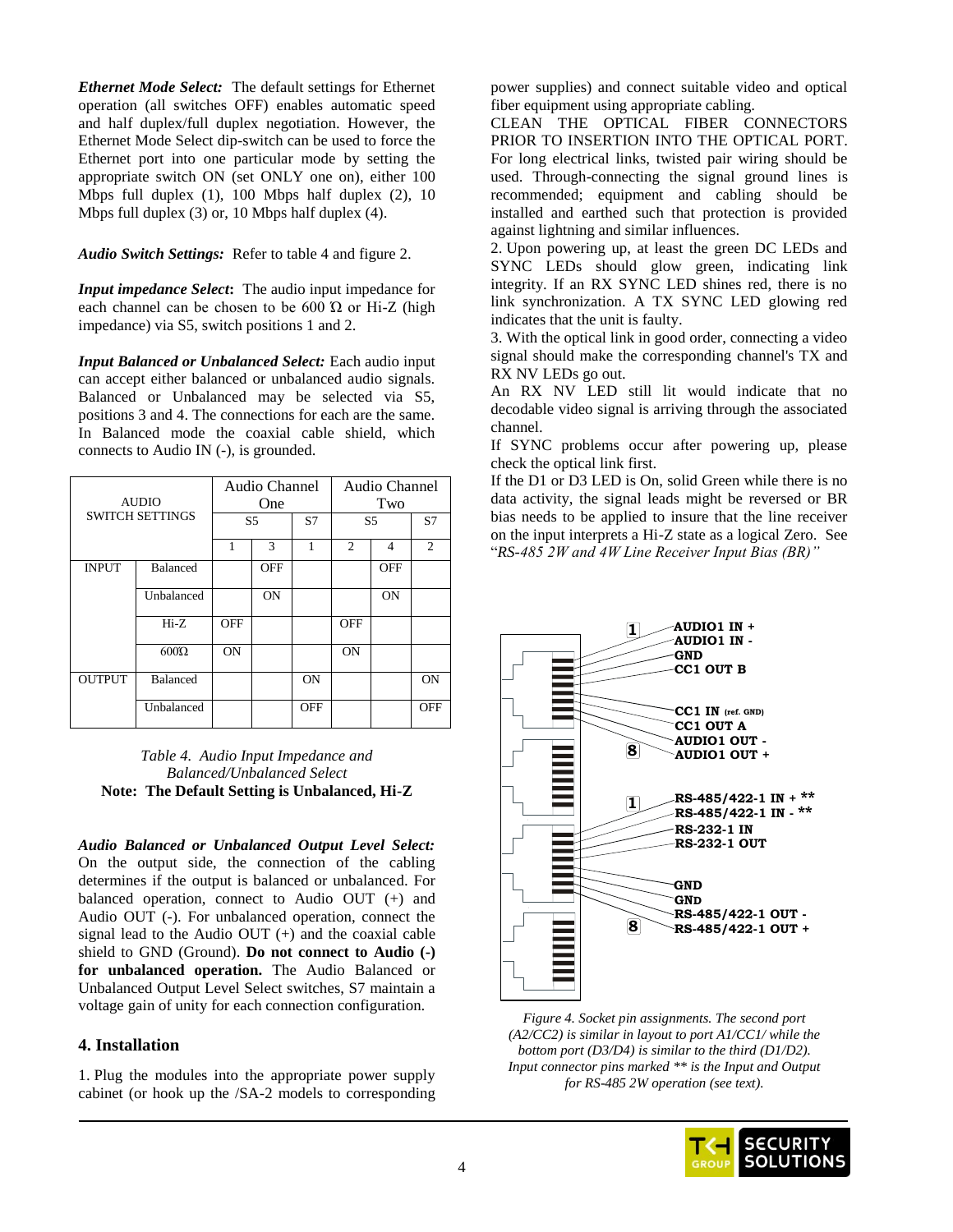## **5. Care and maintenance**

For reliable operation of TETRA 43x0 modules, observe the following precautions:

- Prevent dust from collecting on the equipment
- Protect the equipment against moisture
- Maintain sufficient free space around the equipment for cooling.

### **6. Port connector pin assignments**

The modular port pin assignments (see table 5) are such that similar ports of different units may be connected back to back with reversed cable (RS-232 interfaces excepted). See figure 4 for the socket pin numbering convention used. For 2-wire RS-485 links, I/O is through pin 1 and 2; the units can be connected to older TKH Security VAD/ADS models using the older-style cable layout. The more recent models always use pin 1 and 2 for 2-wire I/O.

| Pin | Port $1(2)$           | Pin | Port $3(4)$            |
|-----|-----------------------|-----|------------------------|
|     | Audio in $+$          |     | RS-485/422 in + $(**)$ |
| 2   | Audio in -            | 2   | RS-485/422 in $-(**)$  |
| 3   | <b>GND</b>            | 3   | RS-232 in              |
| 4   | CC out B              |     | <b>RS-232 out</b>      |
| 5   | $CC IN$ (ref. to GND) | 5   | <b>GND</b>             |
| 6   | CC out A              | 6   | <b>GND</b>             |
| 7   | Audio out -           |     | RS-485/422 out -       |
| 8   | Audio out +           | 8   | RS-485/422 out +       |

*Table 5. Pin assignments of the modular electrical ports (\*\*) Input AND Output for RS-485 2 Wire operation*

### **7. Technical specifications**

The technical specifications of the TETRA 43x0 system are listed in table 6 below.

\*In the following Optical Specifications section:

- a) 4310 refers to a TETRA 4310 TX and TETRA 4310 RX pair for multimode operation
- b) 4350 refers to a TETRA 4350 TX and TETRA 4350 RX pair for single-mode operation
- c) 4350/ED refers to a TETRA 4350 TX and TETRA 4350 RX pair for extended distance single-mode operation

| <b>Optical</b>                                       | 4310*          | 4350*  | 4350/ED* | Unit |  |  |
|------------------------------------------------------|----------------|--------|----------|------|--|--|
|                                                      |                |        |          |      |  |  |
| <b>TX Output Wavelength</b>                          | 1310           | 1310   | 1310     | nm   |  |  |
| RX Output Wavelength                                 | 1550           | 1550   | 1550     | nm   |  |  |
| No. of fibers, fiber type                            | 1, MM          | 1, SM  | 1, SM    |      |  |  |
| <b>TX Output Power</b>                               | $> -4$         | $> -4$ | $> -4$   | dBm  |  |  |
| RX Min.Input Power                                   | $-22$          | $-23$  | $-23$    | dBm  |  |  |
| TX to RX Link Budget                                 | 18             | 19     | 19       | dВ   |  |  |
| Rx Output Power                                      | $> -8$         | $> -8$ | $> -8$   | dBm  |  |  |
| TX Min. input power                                  | $-20$          | $-23$  | $-23$    | dBm  |  |  |
| RX to TX Link Budget                                 | 20             | 24     | 24       | dВ   |  |  |
| Link Length, Max                                     | 2 <sup>1</sup> | $20^2$ | $40^{3}$ | km   |  |  |
| ${}^{1}$ Range may be limited by fiber bandwidth.    |                |        |          |      |  |  |
| <sup>2</sup> Range limited by return path @ 1550 nm. |                |        |          |      |  |  |

<sup>3</sup>*RX ED 1550 nm dfb laser*

## **Video**

|                |                                            | 4                                             |         |
|----------------|--------------------------------------------|-----------------------------------------------|---------|
|                | No. of channels<br>Video format            | PAL/NTSC                                      |         |
| Э              | Input/Output level                         | 1, nominal                                    | Vpp     |
|                | DC restore(clamping)                       | On or off (software selectable)               |         |
|                | Bandwidth (-3 dB)                          | 6                                             | MHz     |
|                | Sampling res @ freq.                       | 10-bit @15.0 MHz                              |         |
|                | Video sampling rate                        | 27 MSamples, 2x oversampled                   |         |
| r              | Differential gain                          | ${<}2$                                        | %       |
|                | Differential phase                         | $<$ 1                                         | $\circ$ |
|                | Group delay                                | $<$ 40                                        | ns      |
|                | <b>SNR</b>                                 | $>63$ (wtd.)                                  | dВ      |
|                | Audio                                      |                                               |         |
| ı              | Number of channels                         |                                               |         |
|                | Bandwidth, -3dB, typ                       | 2 (full duplex)<br>20 to 20K                  | Hz      |
| ŀ              | Sampling resolution                        | $16$ -bit                                     |         |
| S              | In-/output level                           | $0$ nom, $(+6$ max)                           | dBV     |
| 3              | <b>SNR</b>                                 | > 75                                          | dBA     |
| ı              | Total harmonic                             | $< 0.25\%$ at nominal level                   |         |
| I              | distortion                                 |                                               |         |
|                | Input impedance                            | 47 k $\Omega$ or 600 $\Omega$ balanced        |         |
| e              | Output impedance                           | $47 \Omega$ balanced                          |         |
| $\overline{2}$ |                                            |                                               |         |
|                | Data                                       |                                               |         |
|                | Number of channels                         | 4 (full duplex)                               |         |
|                | Data format                                | Asynchronous, serial                          |         |
|                | Interface support                          | Current loop, TTY, TTL,                       |         |
|                |                                            | Manchester, Bi-phase                          |         |
|                | Data interfaces                            |                                               |         |
|                | D1, D3                                     | RS-422, RS-485, or Manchester,                |         |
|                |                                            | selectable                                    |         |
|                | D <sub>2</sub> , D <sub>4</sub>            | RS-232<br>DC to 256*** kbit/s (3 MSamples/s)  |         |
|                | Data Rate, D1<br>Data Rate, D3             | DC to $128***$ kbit/s (1.5 MSamples/s)        |         |
|                | Data Rate, D2 and D4                       | DC to $115.2$ Kbits/s $(1.5$ MSamples/s)      |         |
|                |                                            |                                               |         |
|                | <b>Contact Closure</b>                     |                                               |         |
|                | Number of channels                         | 2 (full duplex)                               |         |
|                | Input                                      | +5 V pull-up, $10 \text{ k}\Omega$            |         |
|                | Input activation                           | $0.75$ V (<1.5 k $\Omega$ to ground)          |         |
|                | Output                                     | NO, fail-safe, potential-free<br>1 A @ 30 Vdc |         |
|                | Switch rating                              |                                               |         |
|                | <b>Environmental and Safety</b>            |                                               |         |
|                | Operating temp.                            | $-40$ to $+74$                                | °C      |
|                | Relative humidity                          | < 95 % (no condensation)                      |         |
|                | <b>MTBF</b>                                | $>100,000$ hrs                                |         |
|                | Electrical safety                          | AL / IEC / EN 60950-1                         |         |
|                | UL recognition file                        | E242498                                       |         |
|                | Laser safety                               | IEC 60825-1, IEC 60825-2                      |         |
|                | <b>EMC</b> immunity<br><b>EMC</b> emission | EN 55024, EN 50130-4, EN 61000-6-2            |         |
|                |                                            | EN 55022 (Class B)<br>FCC 47 CFR 15 (Class B) |         |
|                |                                            |                                               |         |
|                | <b>Electrical</b>                          |                                               |         |
|                | Supply voltages                            | 11-15 (/SA)                                   | Vdc     |
|                | Power consumption                          | ${<}12***$                                    | W       |
|                | Current                                    | 0.6, maximum                                  | A       |
|                | <b>Mechanical</b>                          |                                               |         |
|                | Optical connector                          | SC/UPC                                        |         |
|                | Video connector                            | BNC 75 $\Omega$                               |         |
|                | Data, Audio, Contact                       | socket $(4x)$ for RJ-45 plug                  |         |
|                | Cl. connectors                             |                                               |         |
|                | Dimensions                                 | $HxWxD = 128 \times 71 \times 190$            | mm      |
|                | Weight (approx.)                           | 900                                           | g       |
|                |                                            |                                               |         |

\*\*) D1 and D3 can be wired for digital 20 mA current loop/TTY \*\*\*) Manchester / biphase 32 kbit/s typical

\*\*\*\*\*) 2 A inrush

*Table 6. TETRA 43x0 TX/RX technical specifications*

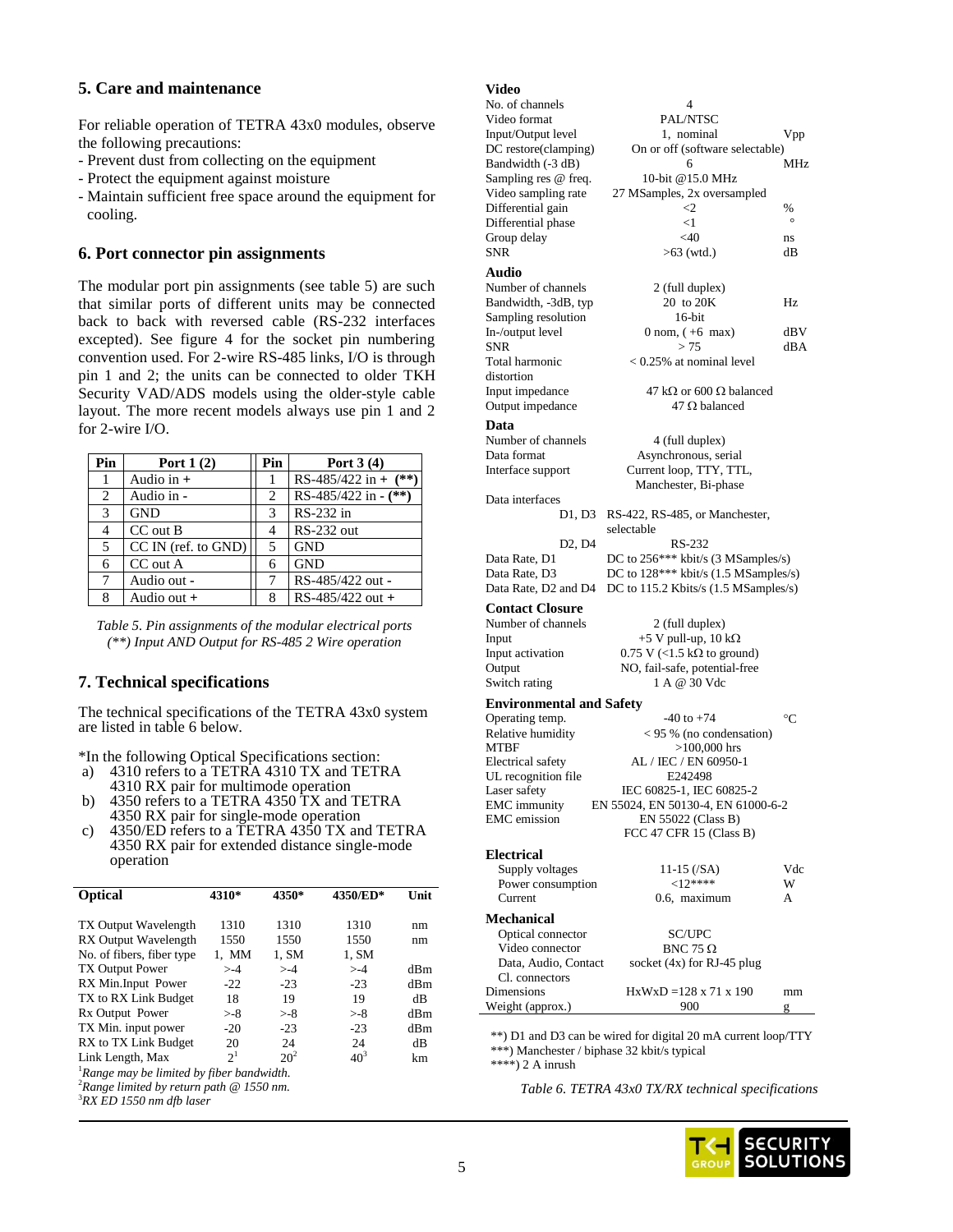# **8. Safety, EMC, ESD**

#### **General**

The safety information contained in this section, and on other pages of this manual, must be observed whenever this unit is operated, serviced, or repaired. Failure to comply with any precaution, warning, or instruction noted in the manual is in violation of the standards of design, manufacture, and intended use of the unit.

Installation, adjustment, maintenance and repair of this equipment are to be performed by trained personnel aware of the hazards involved. For correct and safe use of the equipment and in order to keep the equipment in a safe condition, it is essential that both operating and servicing personnel follow standard safety procedures in addition to the safety precautions and warnings specified in this manual, and that this unit be installed in locations accessible to trained service personnel only.

Siqura assumes no liability for the customer's failure to comply with any of these safety requirements.

#### **UL/IEC/EN 60950-1: General safety requirements**

#### **The equipment described in this manual has been designed and tested according to the UL/IEC/EN 60950-1 safety requirements.**

*If there is any doubt regarding the safety of the equipment, do not put it into operation.* This might be the case when the equipment shows physical damage or is stressed beyond tolerable limits (e.g. during storage and transportation).

*Before opening the equipment, disconnect it from all power sources.* The equipment must be powered by a  $SELV^*$  power supply.

When this unit is operated in extremely elevated temperature conditions, it is possible for internal and external metal surfaces to become extremely hot.

#### **Optical safety**

#### **This optical equipment contains Class 1M lasers or LEDs and has been designed and tested to meet IEC 60825-1:1993+A1+A2 and IEC 60825-2:2004 safety class 1M requirements.**

*Optical equipment presents potential hazards to testing and servicing personnel owing to high levels of optical radiation.* When using magnifying optical instruments, avoid looking directly into the output of an operating transmitter or into the end of a fiber connected to an operating transmitter, or there will be a risk of permanent eye damage**.** Precautions should be taken to prevent exposure to optical radiation when the unit is removed from its enclosure or when the fiber is disconnected from the unit. The optical radiation is invisible to the eye.

*Use of controls or adjustments or procedures other than those specified herein may result in hazardous radiation exposure.* 

The installer is responsible for ensuring that the label depicted below (background: yellow; border and text: black) is present in the restricted locations where this equipment is installed.

The locations of all optical connections are listed in the Indications and Connectors section of this manual.

Optical outputs and wavelengths are listed in the Technical Specifications section of this manual.



**LASER RADIATION** DO NOT VIEW DIRECTLY WITH OPTICAL INSTRUMENTS (MAGNIFIERS). **CLASS 1M LASER PRODUCT** 

CAUTION: DISCONNECTED OPTICAL CONNECTORS MAY EMIT OPTICAL ENERGY. DO NOT VIEW BEAM WITH OPTICAL INSTRUMENTS (MAGNIFIERS).

This product contains Class 1M lasers or LEDs.

- Class 1M laser product according to IEC60825-1:1993+A1+A2
- CAUTION: Use of controls or adjustments or procedures other than those specified herein may result in hazardous radiation exposure.
- Precautions should be taken to prevent exposure to optical radiation when the unit is removed from its enclosure or when the fiber is disconnected from the unit.
- Laser radiation may be present on a fiber connection to this unit even when the power has been removed from the unit.
- . This unit is intended for installation in locations where only trained service personnel have access to the fiber connections.
- The locations of all optical connections are listed in the Connection Locations and Function section of this manual.
- Optical outputs and wavelengths are listed in the Specifications section of this manual.